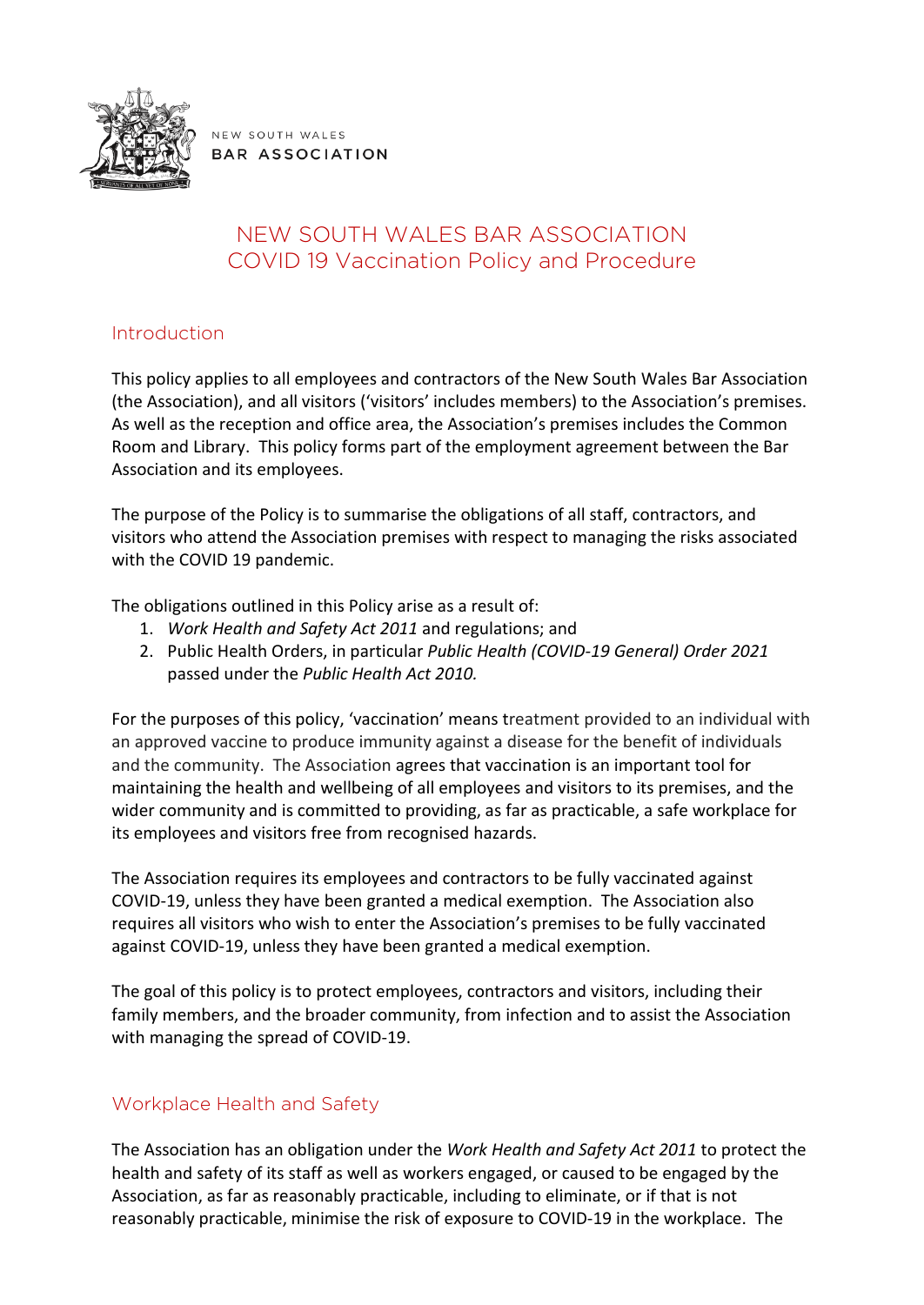Association also needs to ensure that the health and safety of others is not put at risk from work carried out as part of its business.

Public health orders relating to the COVID 19 pandemic, *Public Health (COVID-19 General) Order 2021* (Public Health Order), require certain measures to be complied with in order to reduce the risk of the spread of COVID 19.

Measures that currently apply to the Association's premises are:

- 1. Requiring check in with a QR Code upon entry to the premises; and
- 2. Not allowing more persons on the premises than equal to 1 person per 2 square metres of space.

It is acknowledged that subsequent orders can be made at any time that may change the above requirements and all effort will be made to update this Policy to ensure it is current.

Prior to this policy coming into effect, all staff were encouraged to become vaccinated against COVID 19 and have been given time off work in order to do so through the use of their personal leave. Time off will continue to be granted where employees may require a booster as may be recommended by the Government from time to time. It is acknowledged that even if a person is fully vaccinated, they can still contract COVID 19 and pass it on to others, but the incidence of severe illness and hospitalization reduces dramatically where a person is vaccinated.

The Association has other control measures in place to reduce the potential transmission of COVID 19 within its premises including the installation of sneeze guards, hand sanitizer, santising spray for high touch points used by staff in the office e.g. photocopiers and microwave, encouraging staff who are unwell to stay at home, and extra cleaning throughout the day by CCL of high touch points e.g. lift buttons and door handles on tip of the usual daily cleaning. Further details of these control measures are outlined under the heading 'Other COVID Safe Measures within the Association's Premises' and are also contained in the Bar Association's COVID Plan for full details of other control measures in place.

Refer to the Fair Work Ombudsman for further details on workplace rights and obligations: [Fair Work Australia COVID-19 vaccinations: workplace rights and obligations](https://coronavirus.fairwork.gov.au/coronavirus-and-australian-workplace-laws/covid-19-vaccinations-and-the-workplace/covid-19-vaccinations-workplace-rights-and-obligations#lawful-and-reasonable-directions-to-get-vaccinated)

# Definitions

In this policy, the following terms have the meaning as set out below:

- **Approved Vaccine** means any COVID-19 vaccination that have been provisionally registered for use in Australia by the Therapeutic Goods Administration.
- **Fully Vaccinated (applies to persons aged 16 and over)** schedule 6 of the Public Health Order defines a fully vaccinated person as someone who:
	- (a) Has had 2 doses of a COVID-19 vaccine, or
	- (b) has a medical contraindication certificate issued to the person, or
	- (c) has a medical contraindication recorded on the Australian Immunisation Register that prevents the person from receiving a COVID-19 vaccine.
- **Vaccination certificate** means the Australian Government COVID-19 digital certificate or Covid passport. Please note that if you receive a COVID-19 Pfizer, AstraZeneca or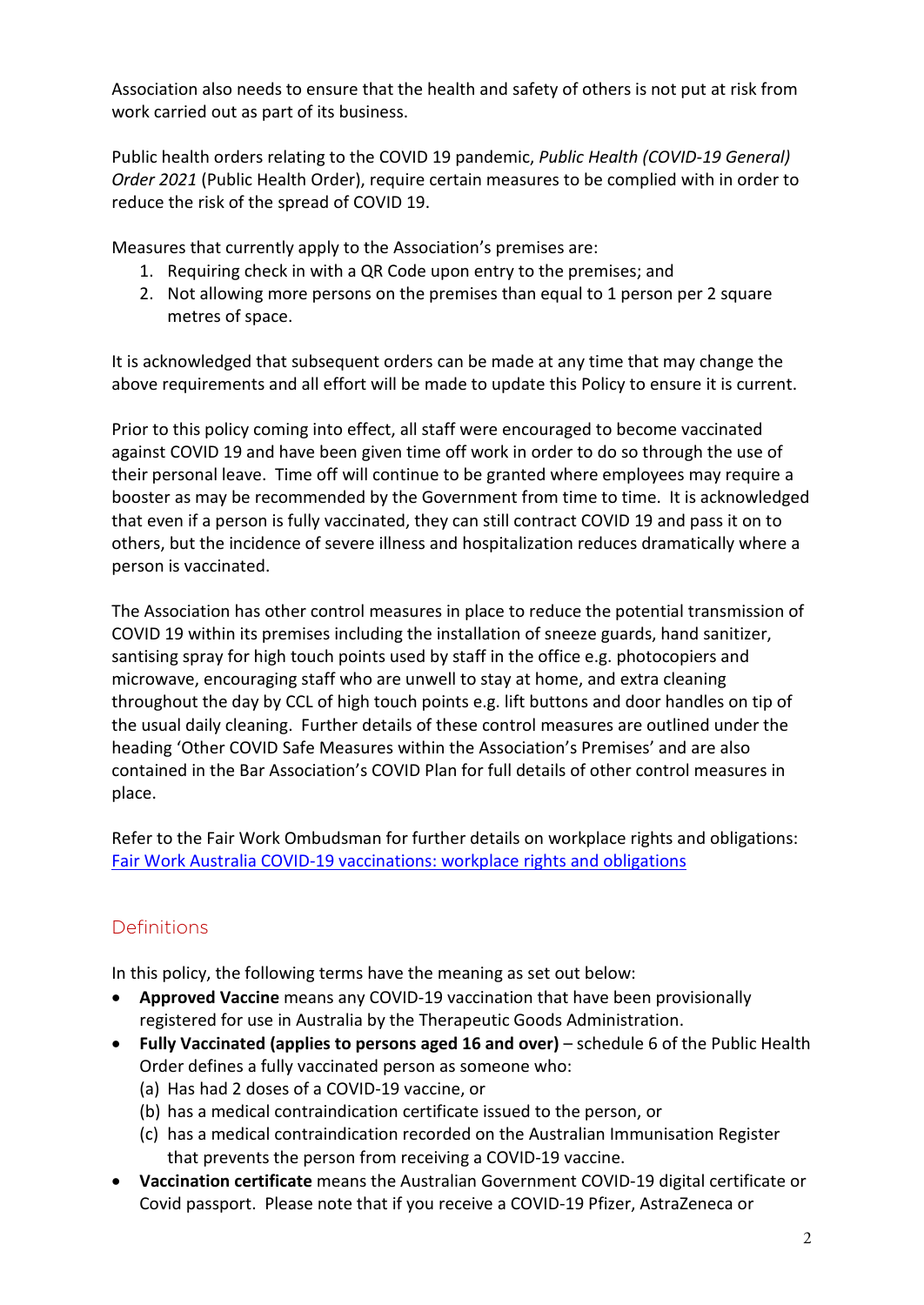Moderna vaccine while overseas, you can register your vaccination on the [Australian](https://www.servicesaustralia.gov.au/individuals/services/medicare/australian-immunisation-register/what-register/overseas-immunisations)  [Immunisation Register](https://www.servicesaustralia.gov.au/individuals/services/medicare/australian-immunisation-register/what-register/overseas-immunisations) (AIR) when you return to Australia.

## Vaccination Requirements

The Association acknowledges that pursuant to the current Public Health Order it is not obliged to ensure that no 'unvaccinated adult' is on its premises. However, in view of the obligations under the Work Health and Safety Act, and in the interests of ensuring, so far as is possible, the health and welfare of those who work at or visit its physical premises, the Association has developed this COVID 19 Vaccination Policy and Procedure.

The Association recognises the importance of a significant level of the population being vaccinated and to that end requires all employees, contractors and adult visitors (over the age of 16 years) to its premises to be fully vaccinated, including any booster shots that may be recommended after the initial two-dose has been given.

#### **Disclosure of Health Information**

In order to comply with this policy, it may be necessary to request vaccination information from employees, contractors and visitors to the premises. In doing so, the Association acknowledges that it is not legally able to compel disclosure of health information from employees, contractors or visitors to its premises. Despite this, information will be requested from all persons visiting the Association's premises so that the risk of COVID 19 being introduced into the premises can be assessed and appropriate measures taken to minimise that risk. The intention is to ensure as far as practicable the health and safety of all who visit the Association's premises. It is not the intention of the Association to unlawfully discriminate in the provision of services against any person through the implementation of this policy.

The Association will view the health record that is disclosed by consent and may keep a record of vaccination status, but unless required to do so by a Public Health Order, the Association will not retain a copy of the health record. The vaccination status record will not be disclosed to third parties.

#### **Association Employees and contractors**

The Association acknowledges that, generally, personal health management outside of a person's employment is their own affair. However, health related matters that impact on or affect the health and safety of an employee and visitors to the Association's premises, or the Association's business interests or reputation or those of its members or clients are a proper focus for Association policy. Accordingly, employees and contractors must follow the following guidelines:

- All employees and contractors are required to be Fully Vaccinated against COVID-19, unless they have been granted an exemption by the Association in accordance with this policy. Vaccination must be undertaken on the advice of an accredited health practitioner (including health practitioners at any authorised COVID-19 vaccination centres).
- All new employees must be fully vaccinated against COVID 19 and either advertising of future employment positions will reflect the vaccination requirement, or the requirement will be discussed during a job interview before any job offer is made.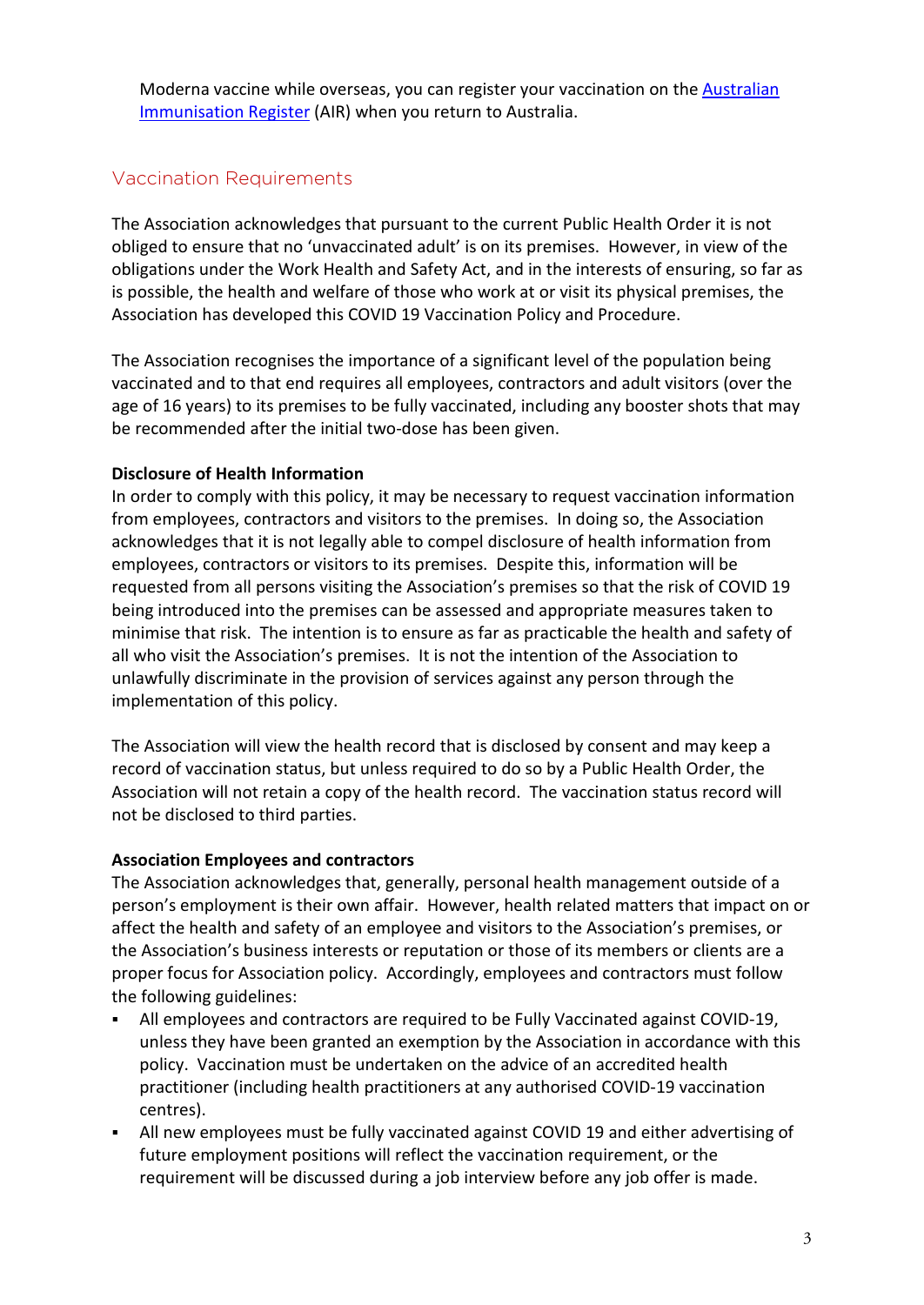- All employees and contractors may be asked to provide evidence acceptable to the Association of being Fully Vaccinated. Further evidence may also be required in the future of any booster which may be recommended. The Association will accept for these purposes, staff allowing their Manager, the Director, Shared Services and HR, or the Deputy Executive Director to view a copy of their Immunisation History Statement, or a copy of their COVID-19 Digital Certificate (both of which can be obtained through their MyGov account). A copy of an employee's digital certificate will not be kept by the Association.
- All employees will continue to be able to access their personal leave to attend a recognised provider to receive any vaccines required, including any recommended booster shots.
- **If any employee has a significant reaction to the vaccine, they may access any personal** leave they have available.

## **Visitors to the Association premises ('visitors' includes members)**

In the interests of protecting Association employees and all visitors to its premises (including the Library and Common Room for events), the Association has determined that all visitors over the age of 16 must be fully vaccinated against COVID 19 within the definition provided.

#### **Exemptions**

The Association recognises that not all employees and visitors will be able to receive an Approved Vaccine, including due to medical conditions for which there is a Recognised Contraindication to receiving any of the Approved Vaccines. Any employees or visitors who have such a medical condition may be asked to provide medical evidence satisfactory to the Association of the medical condition and the reason for which they are unable to receive any of the Approved Vaccines. Any medical certificate provided in this respect must be issued by a duly qualified medical practitioner with a current and valid registration and must clearly identify the medical condition, and specify that the medical condition gives rise to a Recognised Contraindication in respect of all Approved Vaccines. The Association reserves the right to contact the issuing medical practitioner to verify the authenticity of any such medical certificates.

Requests for an exemption will be considered by the Association on a case-by-case basis and those requesting an exemption will be provided with an opportunity to discuss their reasons and a written response will be provided after careful consideration of the request.

In order to ensure the health and safety of all employees and visitors at the Association, individuals granted an exemption may be subject to conditions or restrictions, and/or may be subject to extra safety requirements if wishing to come into the Association's premises e.g. wearing a mask.

#### **Requesting Information**

Care should be taken when obtaining vaccination information as it is a type of health information and is considered to be sensitive.

If an employee intends to have a meeting on the Association's premises, that employee will need to request information about the vaccination status of the proposed visitors. Any event to be held in the Common Room is to be either invitation only, or prior registration is to be required – this is to also ensure the number attending does not exceed the number allowed under the Public Health Order. The fact that all who attend an event are required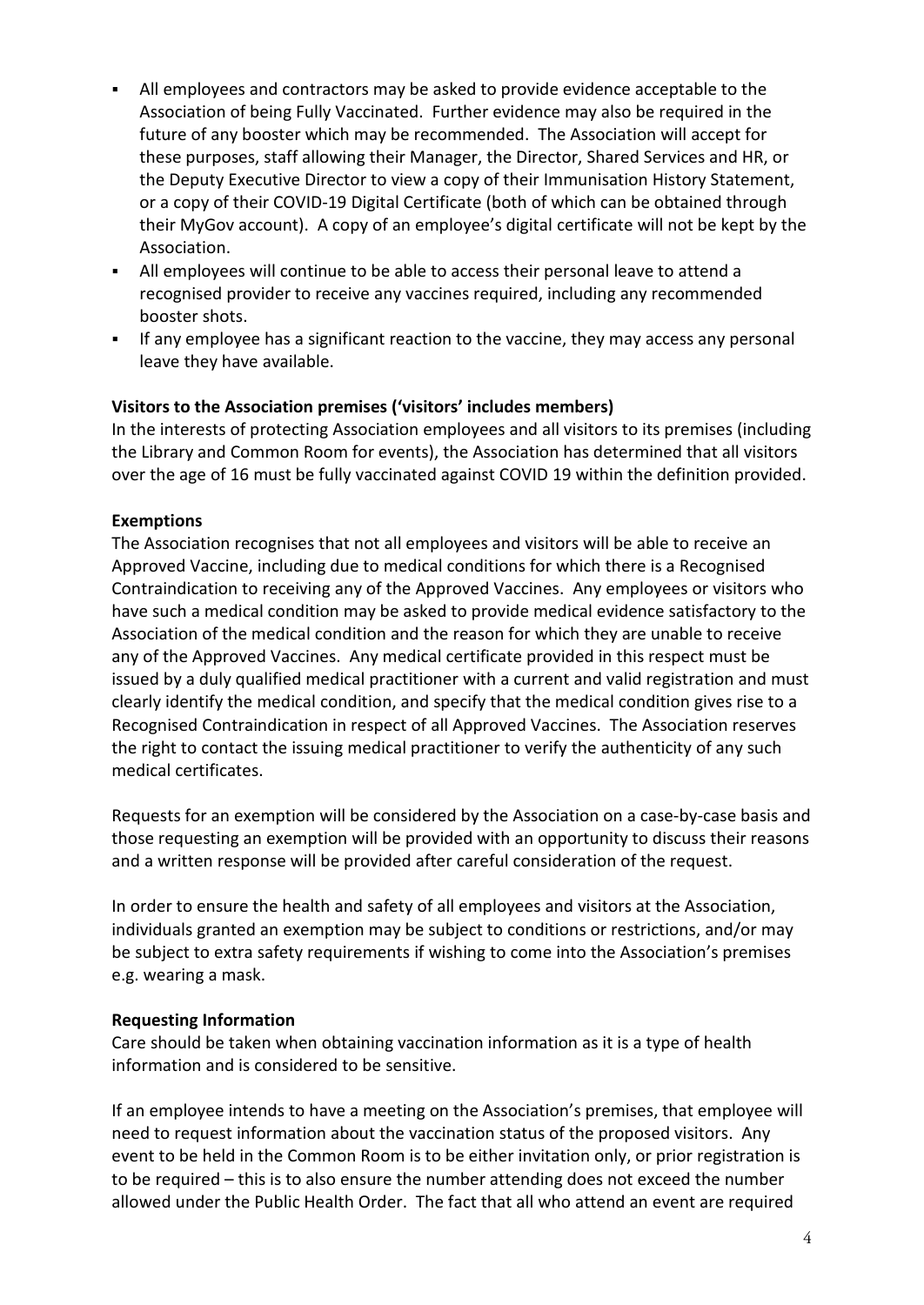to be fully vaccinated will be clearly stated in all advertising material and/or invitation that is sent out regarding the event.

Given the sensitive nature of the information sought, the following approach is recommended:

- Prior to requesting information about any person's vaccination status, they are to be informed that they are not obliged to disclose their vaccination status and should only do so if they freely consent and feel comfortable doing so;
- They are to be informed that the information is being requested in compliance with Association policy which has been implemented to protect all visitors to the premises and address the risks associated with COVID-19;
- the information is being requested so the Association is able to comply with its obligations to protect the health and safety of all visitors, as well as Association employees, some of whom might be particularly vulnerable to the effects of COVID-19; and
- the information may be used to determine whether the person is able to:
	- (a) visit the premises for a meeting, to visit the Library, or attend an event;
	- (b) whether the meeting can instead be conducted by electronic means; and
	- (c) any additional procedures or precautions that might be implemented during a person's visit to the premises e.g. the requirement that they wear a mask.
- If the visitor confirms that they are fully vaccinated or have a medical contraindication with evidence of this, there is no restriction to them being on the Association's premises so long as they comply with any other requirements, including use of face masks as appropriate, maximum number of persons at the premises, and use of QR Codes to check in.
- If a proposed visitor:
	- (a) does not wish to provide confirmation of their vaccination status, or
	- (b) confirms that they are unvaccinated *without* a medical contraindication certificate or registration,

the visitor is not to visit the Association or if they are already present they are to be asked leave immediately.

## Other COVID Safe Measures within the Association's Premises

In addition to the requirement that all employees, contractors and visitors to the Association's premises are to be fully vaccinated, the Association has the following additional COVID safe measures in place to protect the health and safety of all individuals who visit its premises. For full details refer to the Association's Infectious Diseases COVID-19 Safety Management Plan.

## **Service NSW QR Codes**

Each separate premises (Main office and Common room, offices located in Lockhart Chambers, and the Library operated by the Association has a unique QR code that all employees and visitors to the premises must use to check in.

## **Social Distancing**

Posters are placed throughout the premises reminding employees and visitors to maintain social distancing of 1.5 metres apart.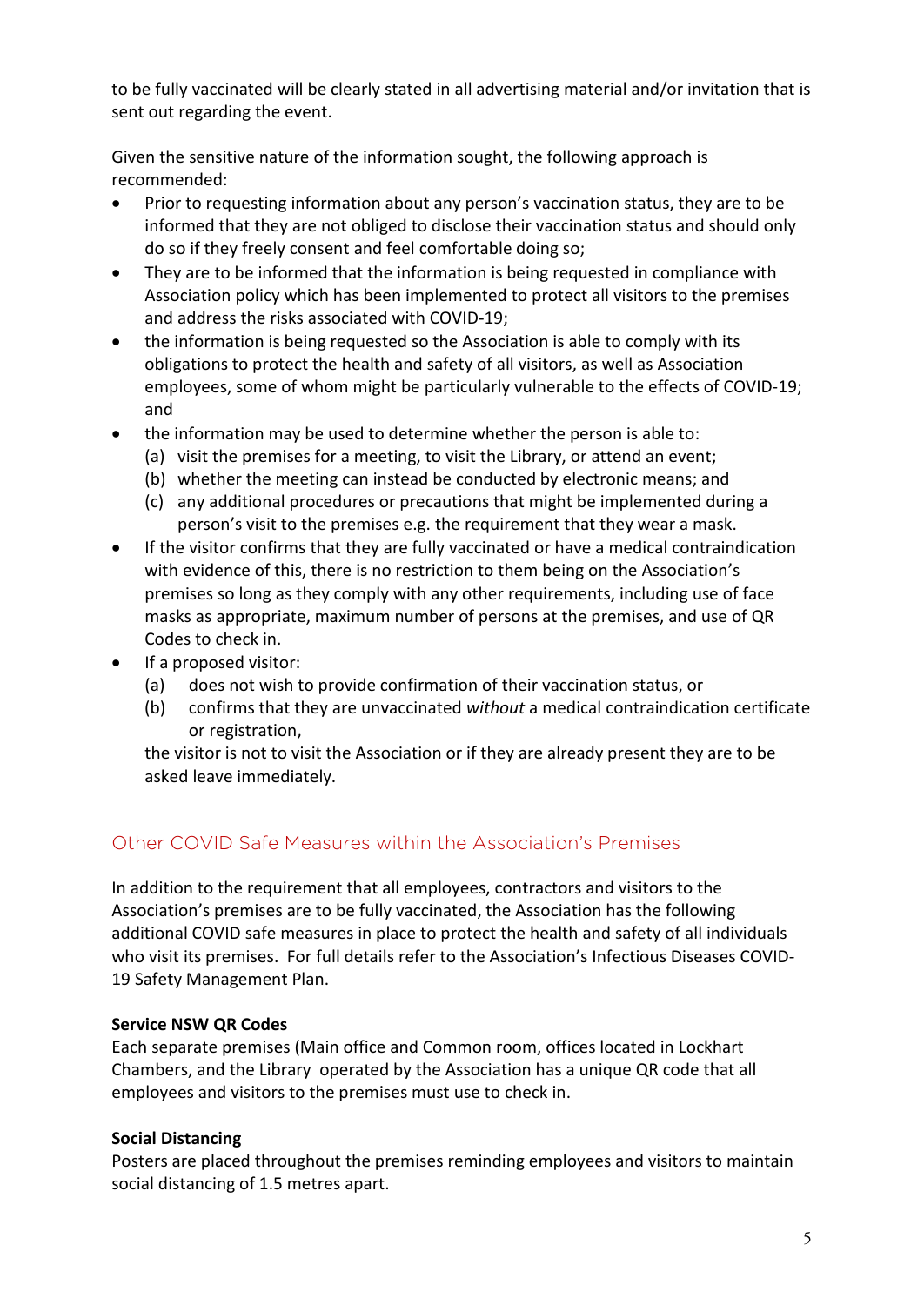#### **Sneeze Guard Protection**

Tall 'sneeze guards' to protect employees and visitors have been installed on the Library returns and enquiries desk, and the reception desk. There is also a portable bar table with sneeze guard in the foyer area for the use of LARS employees to meet with LARS applicants as well as other Association employees who may need to meet from time to time with visitors who attend the office.

## **Temperature Checking**

The Association will not generally temperature check its employees when they attend the premises. Temperature checking may be required by employees and visitors who attend the premises for meetings, events and/or the Library premises – this will be considered on a case by case basis.

## **Extra Cleaning Measures**

CCL's cleaners who are who are contracted to clean the Bar Association's premises are cleaning all:

- frequently touched surfaces such as countertops and door knobs in and around the office on a regular basis;
- rotating touch point cleaning of all common touch points in the building, and specifically the lift landing buttons and lift car call buttons several times each day, this includes all common area door handles on Ground, Basement and Sub basement areas, toilet handles on every floor, all fire stairs door handles, balustrades and touchpoints as well as handrails on the concourse; and
- Taps, sinks, flush buttons in toilets, as well as the toilets.

Anti-viral spray and wipes/tissues are located in the office near each photocopier and microwave in the office so users can wipe them down before and after use.

## **Hand Hygiene**

Hand hygiene is paramount. Posters have been placed around the Association's premises and toilets encouraging everyone to wash their hands regularly. Automatic dispensing hand sanitizer stations are located in the entrance to the main office, Library and Common room areas as well as large pump bottles dispersed around the premises.

#### **Masks**

Where it may not be mandatory to wear a mask in the Association's premises, staff are encouraged to wear them at any time if they wish to and in situations where they cannot effectively social distance. The Professional Development Department may also mandate or 'encourage' the use of masks when holding large 'events', including Conferences, Bar Exams and Bar Practice Course - each separate COVID-19 Plan that is developed for the event/conference will outline any such requirement and it will be advised to all participants prior to the event/conference taking place.

## **Signage around the premises**

In addition to the signage displaying the QR code, signage has been placed around the premises notifying all employees and visitors to not enter the reception, Library or office if they have COVID-19 symptoms and also reminding all individuals about washing their hands and social distancing. These signs will be regularly reviewed to ensure they remain adequate, including when the rules are changed over such things as the requirement for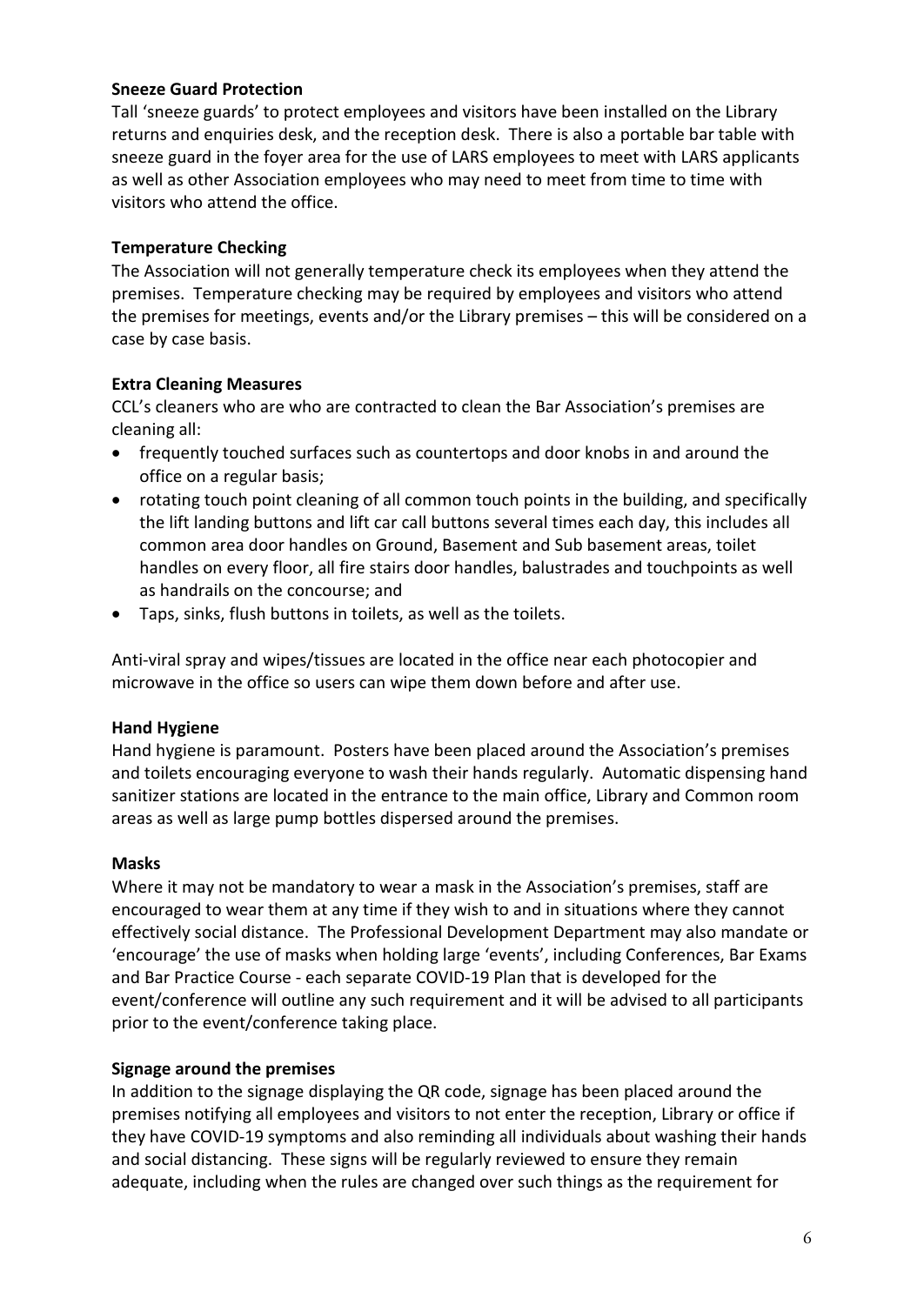visitors to wear masks. CCL have also placed signage in and around the building and lifts reminding people about social distancing.

# Protecting Employees performing work outside of the Association's Premises

To best protect employees during the performance of their work duties outside of the Association's premises, the following procedure has been developed:

- 1. Prior to attending another location, employees are to confirm whether that location has a COVID-19 policy or procedures to minimise risks of COVID-19.
- 2. So far as is possible, the employee attending another premises should not touch any other person or thing while in the other premises and are to maintain social distancing whilst visiting the other premises.
- 3. The employee must check in on arrival at the other premises, using the QR Code or alternative check-in method.
- 4. The employee will utilise hand sanitiser or wash hands immediately upon return to the Association's premises.
- 5. If an employee, after having made enquiries of the policy or procedures in place to minimise the risk of COVID 19 at the premises they are to visit, feels uncomfortable or unsafe about visiting the premises due to the lack of policy or enforcement of procedure, the employee has the right to decide in the circumstance not visit the other premises. This includes the situation where not enough information has been provided to make a fair assessment of the policy and procedures at the other premises.

# Process for Visitors on the Premises

When a person arrives at the Association's premises, the following procedure should be observed by either the Receptionist, Librarians, Event Manager or other employee assisting in running an event, the visitor will be asked:

- 1. if they have checked in using the QR code;
- 2. to provide proof of their vaccination status, if they are willing to share this information;
- 3. if they have had any symptoms of Covid in the past 7 days;
- 4. if required under a separate COVID Plan, if they are willing to have their temperature checked.

In the event that a visitor who attends the Association premises becomes abusive towards Association employees as a result of the above procedure, the employee will seek assistance from the Deputy Executive Director, Executive Director or an available Manager.

# Breach of Policy

Vaccination status of employees and visitors will be monitored, including when new health recommendations/orders are made in future including such matters as booster shots. Any employee or visitor to the Association's premises identified as breaching this policy will be subject to appropriate action.